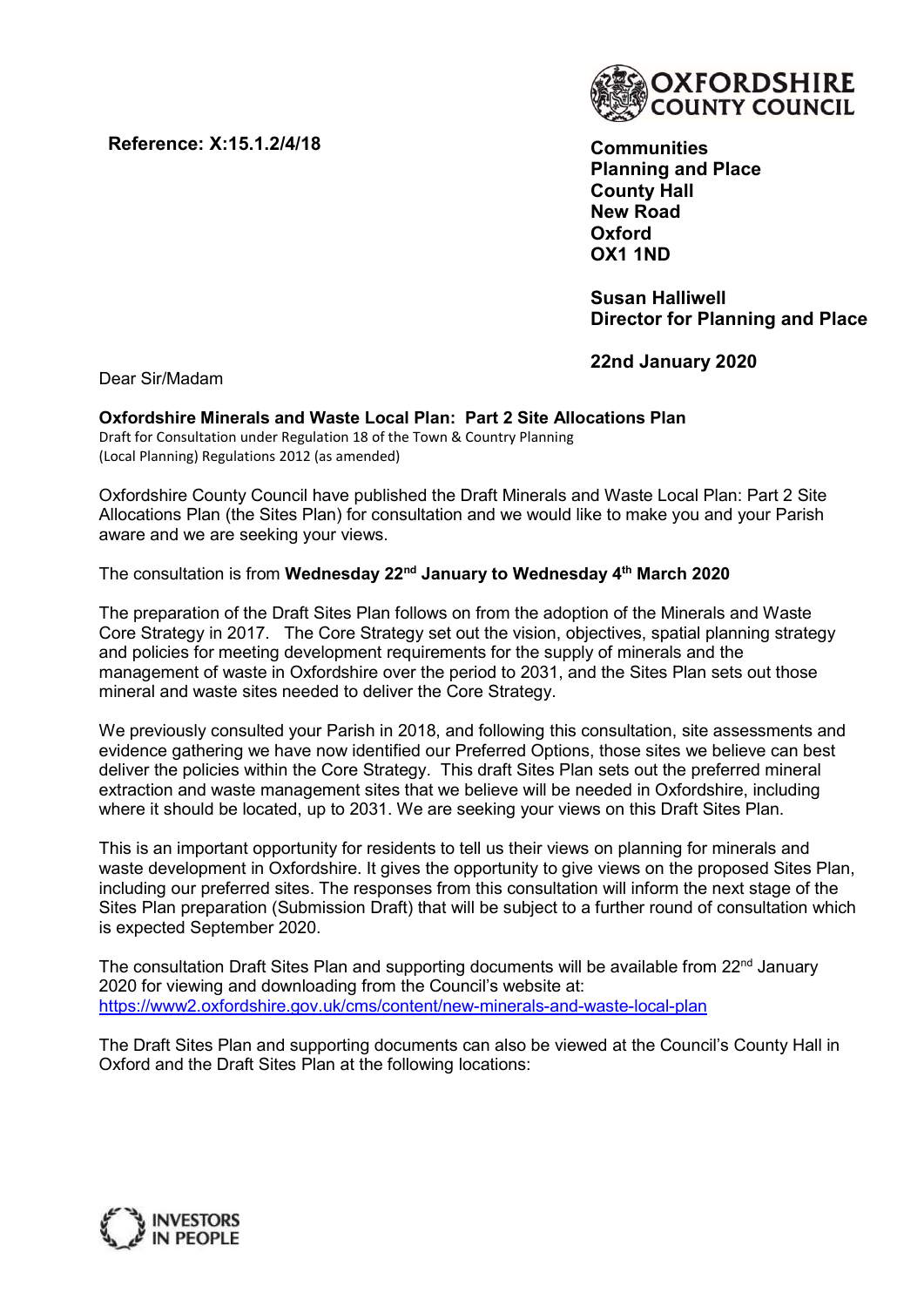| <b>Cherwell District Council Offices</b> | Abingdon Library           | Faringdon Library         |
|------------------------------------------|----------------------------|---------------------------|
| <b>Oxford City Council Offices</b>       | <b>Banbury Library</b>     | Grove Library             |
| South and Vale District Offices          | <b>Berinsfield Library</b> | <b>Kidlington Library</b> |
| West Oxfordshire District Offices        | <b>Bicester Library</b>    | <b>Thame Library</b>      |
| <b>Oxford County Library</b>             | <b>Burford Library</b>     | <b>Wantage Library</b>    |
|                                          | Eynsham Library            | <b>Witney Library</b>     |

If you would like a hard copy of the Draft Sites Plan and Response Forms, please get in touch and we will send you a copy.

Comments can be made via the Response Form and either emailed or posted into us via the details below. If you are unable to use a Response Form, letters and emails will also be considered.

## How to get involved

This consultation will run from Wednesday 22nd January to Wednesday 4<sup>th</sup> March 2020

If you would like to make comments, please complete a Response Form and send it to us by:

- E-mail to: mineralsandwasteplanconsultation@oxfordshire.gov.uk
- Paper copy to: FREEPOST OXFORDSHIRE COUNTY COUNCIL
- Online at: https://consultations.oxfordshire.gov.uk/consult.ti/system/register?

If you are sending a response to the FREEPOST address, please make sure you write "MWPlans" in the top left hand corner of the envelope to make sure it reaches us.

#### Please send your response to reach us by 4pm on Wednesday 4<sup>th</sup> March 2020

## Additional Site Nominations

In addition, we have had a further two sites submitted for possible inclusion within the Plan. We need to consult on these sites and undertake Site Assessments, therefore please see the Additional Nominated Sites 2020 document, now on consultation. These sites are:

- Site 291: Bradfield Grove Farm, Grove, Wantage.
- Site CR25: Shipton on Cherwell SW Extension

The document, which includes a response form, can be viewed at: https://www2.oxfordshire.gov.uk/cms/content/new-minerals-and-waste-local-plan

The consultation on these two sites will also run from **Wednesday 22<sup>nd</sup> January to 4pm** Wednesday 4<sup>th</sup> March. Please send all responses using the details above.

Please note no decisions on these two sites have been taken at this time, nor have any assessments been made. These two sites are not contained within the Draft Plan at this stage. Following this consultation, we will review and consider all the responses received and make any appropriate further changes to the Site Allocations Plan before Submission.

If you have any questions, please do not hesitate to get in contact and we will be happy to help.

Yours faithfully,